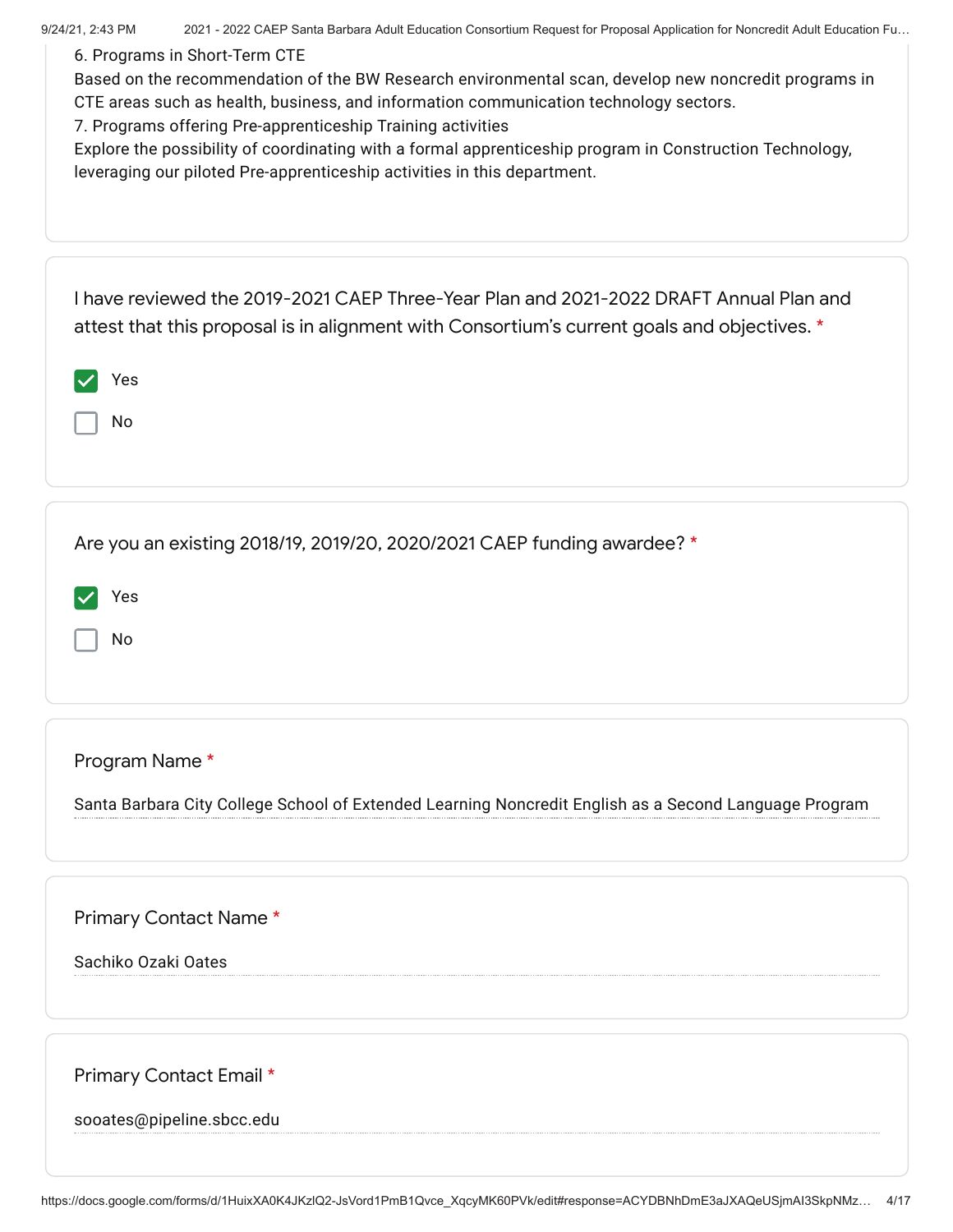| Primary Contact Phone *                              |
|------------------------------------------------------|
| 8056838230                                           |
|                                                      |
| Applicable Noncredit Program Area *                  |
| Adult Education (ABE, ASE, Basic Skills)             |
| English as a Second Language/Citizenship             |
| Entry or Reentry into the Workforce                  |
| <b>Adults with Disabilities</b>                      |
| Short-Term CTE/Programs in Pre-Apprenticeship        |
| Literacy                                             |
| Other                                                |
| Other: Immigrant education and workforce preparation |
|                                                      |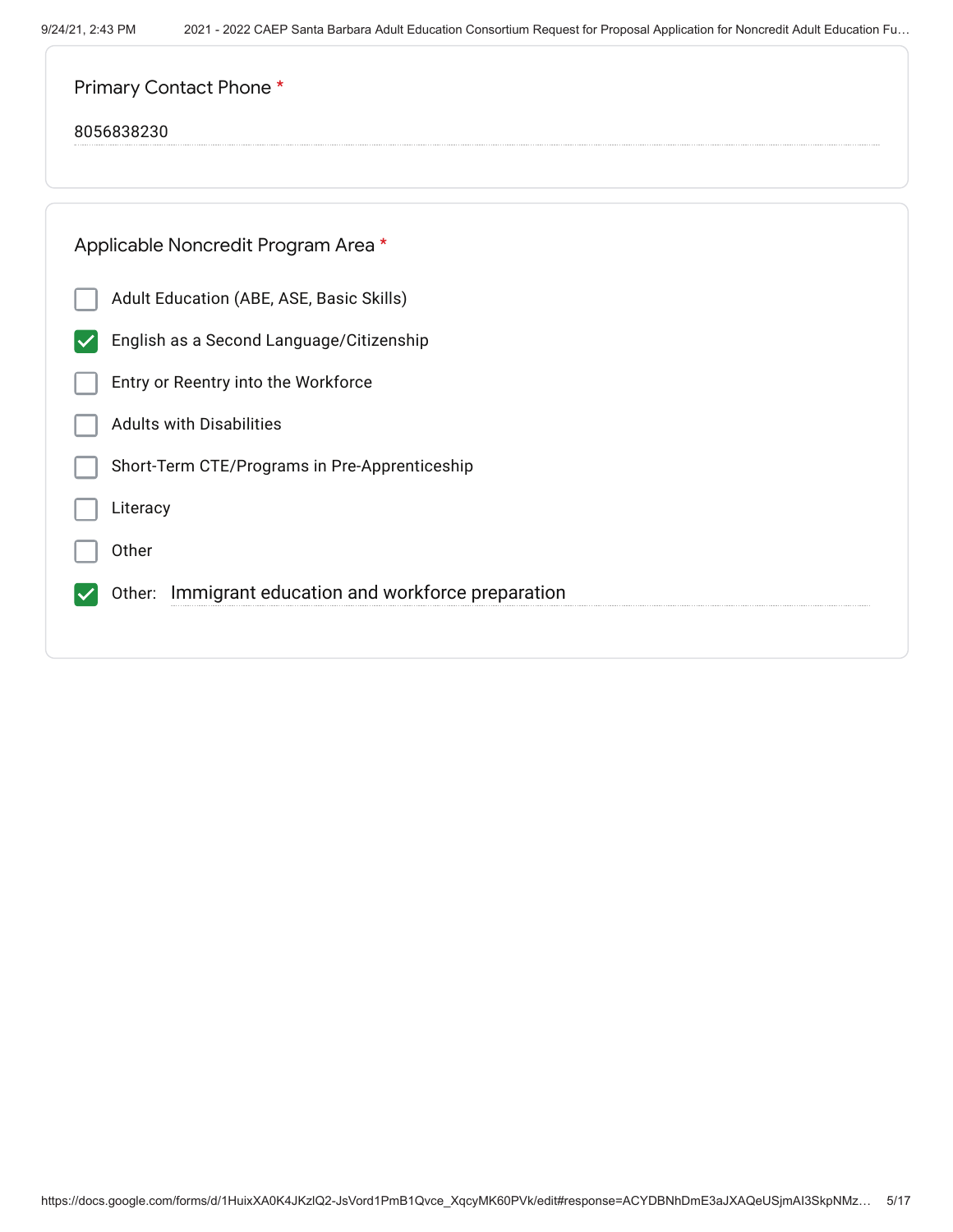1. Please provide an executive summary of your proposed plan (to include overarching goals and outcomes) to create new programs or expand existing programs in one of the areas identified above. \*

The Santa Barbara City College (SBCC) School of Extended Learning noncredit English as a Second Language (ESL) program aims to help adult immigrants and English Language Learners (ELLs) develop multiliteracy skills in their efforts to obtain a family-sustaining job, matriculate to post-secondary or career technical education, support children in school, and become productive citizen/members of society.

For the year 7 grant cycle, the program's overarching objectives are:

1) To develop official distance education (DE) options for the adult ESL populations and offer at least 2 certificate programs (i.e. 4-6 courses) in the asynchronous online modality. Our current emergency distance education approval is scheduled to expire in December 2021

2) To develop a course/program to support emerging immigrant entrepreneurs, especially focusing on starting women-owned microbusinesses (including e-commerce).

3) To offer in-person classes safely in the high-demand areas (East Side/Carpinteria) in coordination with our community and local business partners, as well as at our Wake and Schott campuses to meet the needs of the student population we lost during our remote learning period. Our goal is to improve our instructional support and programmatic systems to meet the needs of lower-level students.

4) To recover the enrollment level by implementing targeted marketing and outreach strategies to reach more community members, especially the workers whose job security might continue to be threatened by the pandemic and women who left the workforce to adjust to the needs of their families during the pandemic. Special efforts will be made to improve the learning outcomes of the students with lower language proficiency levels.

5) To streamline the transition to credit programs and identify best practices in certificate completion and transition to college

6) Improve our CASAS testing rates for the ESL, Vocational ESL, and Citizenship courses.

In order to achieve the above goals, the noncredit ESL program will:

A) Work with the SBCC Faculty Resource Center and the curriculum committee to train and support instructors in developing distance education curriculum addenda and distance learning content in Canvas B) Work with the SBCC IT and IR departments as well as Banner consultant to establish and streamline the data collection systems to allow for accurate FTES data collection for distance learning required by the California Community College Chancellor's Office.

C) Hire consultants who are local female entrepreneurs/small business owners (immigrant background preferred) to collaborate with the ESL and CSI faculty to design a program for micro-business start-ups for immigrants/English Language Learners

D) Purchase and utilize a software program geared toward immigrant entrepreneurship/workforce development

E) Coordinate with the local K12 districts, nonprofit organizations as well as private businesses to reestablish or seek site use agreements.

F) Collaborate with the SBCC student support services and strengthen our cross-agency partnerships to offer better wraparound services including childcare, housing, food security, financial support, physical and mental health support, academic and career counseling.

G) Develop and implement marketing and outreach plans that target the non-digital-native adult immigrant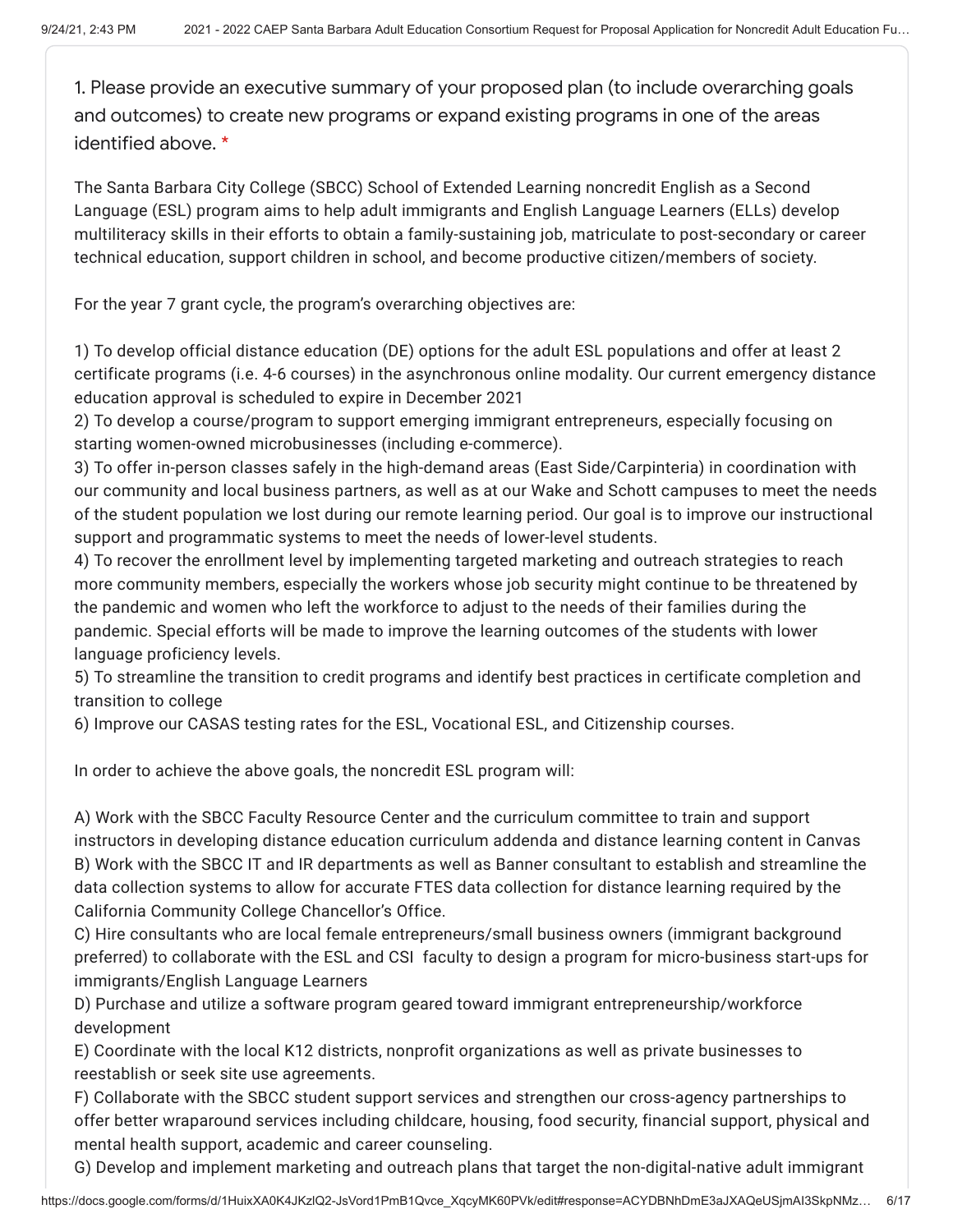population in our area. This includes developing and disseminating the program information through snail mail, radio, and TV in multiple languages: English, Spanish, and in some cases, Chinese to reflect our current student population.

H) Work with the credit departments to create articulation agreements and streamlined processes. I) Develop informational materials and an inquiry-based goal exploration program for informed and empowered educational planning. The pathway information includes Adult dual enrollment, SBCC Promise, EOPS, College for Working Adults, Financial Aid, and Credit ESL programs.

K) Create a peer support mentoring program and hire student workers

J) Offer Face to Face CASAS e-Testing as well as remote testing.

The intended outcomes are:

- a) Diversified student population
- b) Expanded pathways for adult immigrants
- c) Increased number of learners enrolled in the noncredit ESL classes
- d) Improved assessment rates and data collection

2. Integration: Please explain how your proposed program integrates adult education programs at SBCC and creates a transition to credit/transfer educational programs or creates a transition to the workforce (including, but not limited to, internships, jobs, pre-apprenticeships, and selfemployment). \*

A) By offering multiple modalities (official DE as well as face-to-face) for learning, we are able to meet the diverse needs of the adult immigrants/English Language Learners in the community and support their career and academic goal achievement.

B) By developing a program to cultivate immigrant female entrepreneurs, we can support the local immigrant women who left the workforce during the pandemic in discovering a new and creative way to re engage in the workforce/self-employment while meeting the needs of their families

C) By collaborating with the student support services (SSS) and other college departments, as well as community organizations, the noncredit ESL program can help streamline the intake, support, and matriculation processes to enhance learner persistence and goal attainment

D) The development and enhancement of marketing and outreach materials in print, radio, and TV in multiple languages will help reach the adult population with lower (digital) literacy levels in our community and help them get on the path to achieving their educational and career goals

E) By collaborating with other SBCC departments and disseminating the information about available services and streamlined transition processes, ESL students whose goal is to transfer to a credit program can do so more effectively

F) Accurate assessment and attendance data collection and analysis are crucial to improving our services and practices in order to help students stay on their career or academic paths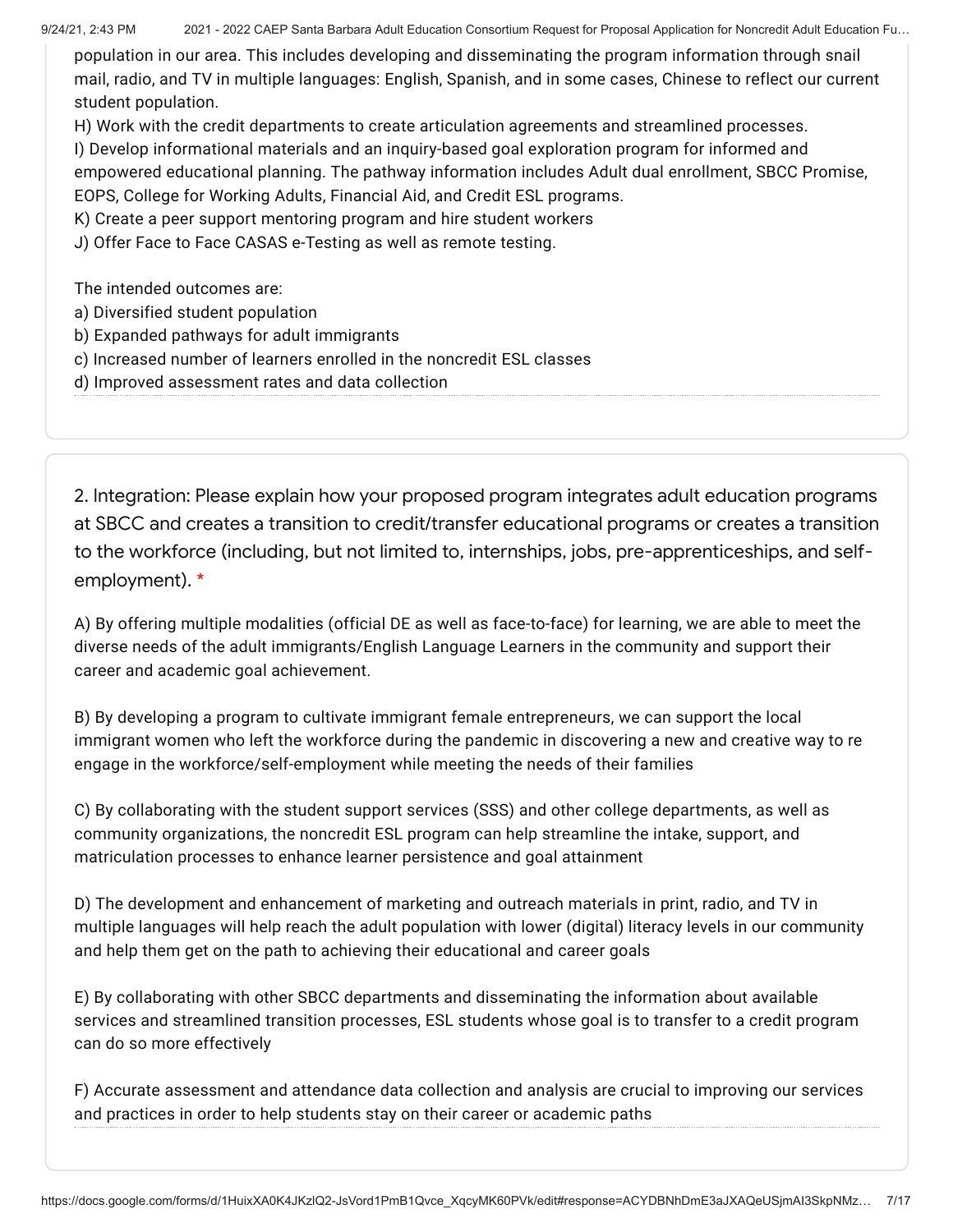3. Justification: Please justify the need of your proposed program and include research, labor market information, employer feedback, student surveys, or other relevant information and describe how funding will further your objectives. For programs that have previously received funding, please justify the need, include students served, and provide a status report on your existing award(s) and remaining balance(s). \*

## Objective 1:

There are many reasons the ESL program should develop official distance learning options for our students: student preference, dismantling barriers to attendance, and SBCC's vaccine mandate for attending face-toface courses to name a few.

The student survey regarding the Fall 2021 semester student preferences conducted by the noncredit ESL program between April and June 2021 revealed that over 70 % of the current students preferred remote learning, and only 28 % (50 out of 178 respondents) prefer Face to Face courses. While the survey results may be skewed as all the respondents were taking classes remotely at the time of the survey administration, this is a significant number of students who are benefiting from our remote learning option. The noncredit programs' emergency distance education approval through the state chancellor's office is scheduled to expire in December 2021. It is crucial that our programs start working on the official DE addenda for at least a few selected classes to meet the needs of our students.

The same survey mentioned above also revealed that the noncredit ESL students face obstacles such as childcare, transportation, and anxiety around anti-Asian incidents nationwide, as well as on our own campus. Comments in the survey indicate that some Asian students are afraid to be on campus or use public transportation due to the staggering increase in Asian hate incidents. Asian/Asian American students make up the second-largest ethnic group in ESL at 10 %. Having a permanent distance education option will help eliminate the aforementioned barriers.

In addition, the SBCC board of trustees passed the resolution to require vaccination to all our students visiting our campuses effective October 1 or upon FDA approval of one of the COVID-19 vaccines. While SBCC and the noncredit programs provide vaccine incentives, as of August 6, 2021, only 2% of the Noncredit students have submitted their vaccine information to SBCC. We need a way to serve our unvaccinated\* students past October 1. The vaccine equity Q and A session on August 4th disclosed that many Adult ESL students face additional barriers to access vaccinations (language, Immigration status, ID/insurance concerns, etc.). Over 70% of our students are Latina/o/x (Hispanic). While "Hispanic/Latino/a residents represent 48% of the County's population (Wavecomm, May 2021)," the vaccination rate of the population is currently at 39% and is lower than that of the white population at 48% (SB Public Health, July 2021).

\*until students and employees submit their vaccine card through the SBCC portal, they are treated as "unvaccinated"

For the above reasons, the noncredit ESL program believes that it is important that we develop at least two certificate programs through the official DE approval.

### Objective 2:

Research shows the disproportionate impacts of Covid on women and immigrants in the workforce. Thus our focus is on immigrant women for this cycle of finding. According to Gallup, more women dropped out of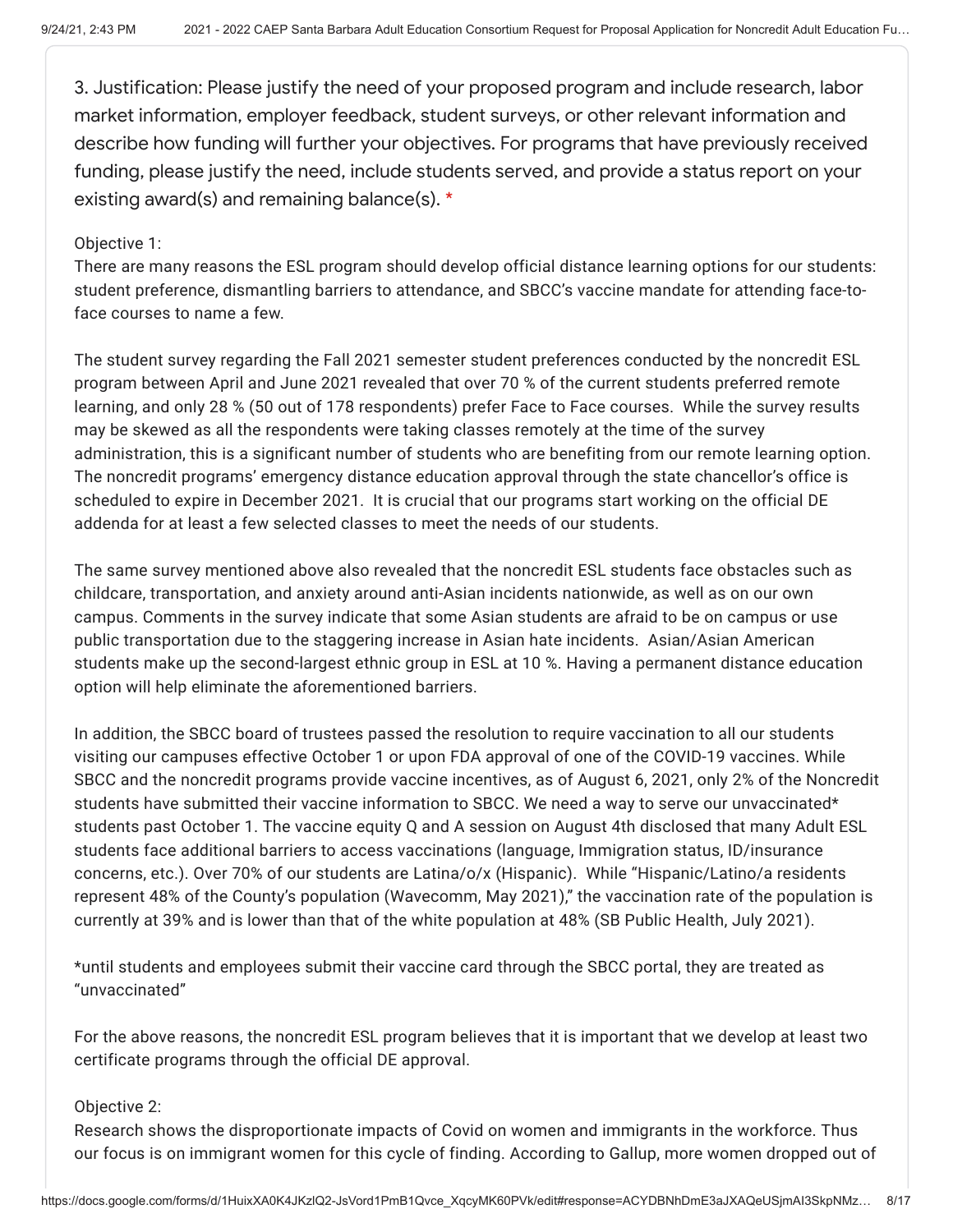the workforce during the pandemic than men (Rothwell & Saad, 2021). It is observed that working mothers with children are disproportionately affected compared to men with children. In addition, Gallup's analysis of the 2019 American Community Survey indicates that women are overrepresented in the industries that have seen an increase in unemployment during the pandemic, such as personal care and food services while women are underrepresented in occupations that transitioned more easily to remote work, such as production, computers, engineering, and management (Rothwell & Saad, 2021). Moreover, Pew Research Center reports that the increase in the unemployment rate for immigrant women was higher at 17.3% in 2020 than that of women born in the US at 13.4 %. (Kochhar & Bennett, 2021). This was despite the fact that immigrants are disproportionately impacted as they worked on the front lines of the pandemic as "essential" workers (Beyer, 2021).

Another aspect regarding immigrants is that because of their entrepreneurship, they play a vital role in economic recovery and growth. 1 in 4 new businesses in the US is created by immigrants. Immigrants employ nearly 8 million American workers nationwide. Immigrants and the children of immigrants founded nearly half of all Fortune 500 companies (Beyer, 2021) .

The above are the reasons why we hope to create a certificate program for immigrant women and their workforce re-entry, especially in starting a small/micro business. While the statistics on the successful immigrants are amazing, our plan is to start small and focus on microbusinesses for women with the development of critical English skills, whether it is for selling their creations online, marketing their services via phone Apps, or opening a pop-up store. Something they can start in their living room with little capital, leveraging local funding opportunities, support resources, and free tools. This is a gap that exists in our ESL and CSI offerings, and it is time that we close the gap.

## Objective 3 and 4:

Through analyzing the enrollment data as well as qualitative data through communications with instructors and community partners, there exists a high demand for in-person classes. I have been in communication with the Carpinteria Children's Project and the community members in Carpinteria and on the east side and have heard multiple requests for in-person classes and services. As well, our CASAS data shows that the enrollment rate for male students has dropped 49% since the pandemic compared to 32 % for women. Furthermore, the pre-literacy -low beginning level students' participation rate declined 83- 97 % compared to 38% overall. While the data may not be accurate due to the difficulty of remote testing for CASAS, especially with students with lower literacy levels, this is a critical equity issue that we must address. To offer in-person classes safely at our Wake and Schott campuses as well as a few community locations, the noncredit ESL program will work with our community partners, SBCC departments, and the noncredit faculty. While keeping the students, faculty, and staff members' health and safety at the forefront, we hope to meet the needs of the learners with low literacy-proficiency levels. We will also adjust our marketing strategies as we diversify our modalities.

Regarding the wraparound services, outreach, and marketing, through the staff and faculty survey conducted in July 2021, 100% of the survey respondents indicated that enrollment and persistence support is either very important/necessary or crucial to have additional support in this area. Similarly, 81 % of respondents indicated that outreach and marketing are very important/necessary or crucial to have additional support in this area.

Objective 5: Through student and faculty interviews in Spring 2021, it is observed that there exist situational, dispositional as well as institutional barriers to transitioning to credit programs for adult English Language Learners. The activities and methods are based on the educational research and literature review reported by Oates (2021):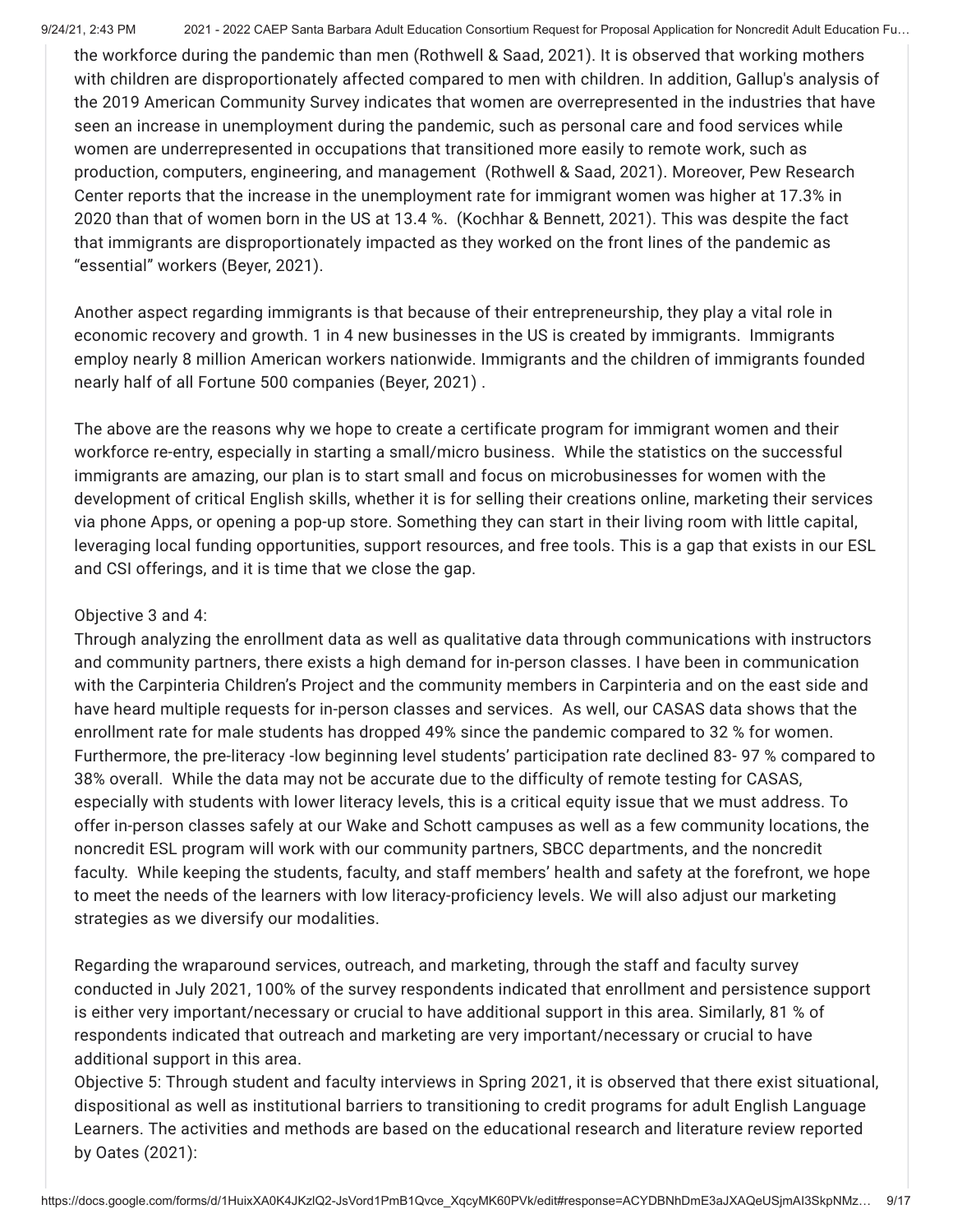Studies show that a lack of self-confidence and lack of support resources can lead to low participation and low achievement of adult learners. Feelings of inadequacy, inhibition, fear of failure, and fear of judgment are common dispositional barriers that can limit students' mental bandwidths and cognitive abilities (Ciriza-Lope et al., 2016; Patterson et al, 2016). Citing Bandura (1977, 1982), Ajzen and Madden (1986) explain that individuals' self-efficacy or confidence to perform an action is closely related to one's behavior. Students' understanding of available resources and opportunities can affect students' perceived behavioral control. With the lack of information on the pathways and support services, there exists a gap between students' perceived behavioral control and actual control. By identifying relevant support services, students' perceived behavioral control and actual control can align. Wraparound services are also observed to increase students' persistence (Mullainathanet al., 2013; Prins et al., 2017). Furthermore, in order to appeal to the students' behavioral attitudes, specifically, their instrumental attitudes, the in-class activities include learning the benefits of college education such as better career prospects, lower unemployment rates, and higher earnings, which are found to be the major motivators for adult learners.

...Mentoring and networking are observed to support disproportionately impacted (DI) learners in multiple studies (Kimmel et al., 2016; Kundu, 2017; Patterson et al., 2016).

...Providing a supportive community that shares similar goals can have positive impacts on students' selfconfidence and behavior (Ajzen et al., 1986). Having peer mentors, who successfully transitioned to a credit program after having gone through a noncredit program, is also designed to affect students' perceived behavioral control by making the transition seem indeed possible ... Moreover, in accordance with the positive deviance theory (Marsh et al., 2004), the purpose of having successful graduates in the support group is to learn from community insiders and replicate [sustainable] best practices.

Objective 6: As mentioned in the section for objective 3-4, COVID-19 has severely affected the noncredit ESL program's ability to assess our students with the 1:1 remote testing method. As we safely return to campus, we work towards offering some Face to Face assessment opportunities starting in Fall 2021 in order to collect accurate assessment data.

Finally, below is the status report on our existing award(s) and remaining balance(s).

According to the SBCC student information system data, the noncredit ESL program served 995 ESL learners during the 2020-21 academic year. The program was awarded \$70,000 in year 5 (2019-20) and an additional \$20,000 through the Emergency Funding in Response to COVID-19 with 58 % of the funding remaining. In addition, the ESL programs award for year 6 was \$75,937.50, which we will start expending soon.

# References:

Ajzen, I., & Madden, T. J. (1986). Prediction of goal-directed behavior: Attitudes, intentions, and perceived behavioral control. Journal of Experimental Social Psychology, 22, 453-474.

Beyer, D. (2021) Immigrants Are Vital to the US economy. Senate.gov.

https://www.jec.senate.gov/public/\_cache/files/6750b0f0-c851-4fee-9619-295582fd44e8/immigrants-arevital-to-the-us-economy-final.pdf

Congressional Hispanic Caucus. (2021, May 26). CHC, JEC Release New Report on Why Immigrants Are Vital to U.S. Economy. Congressional Hispanic Caucus House.gov. https://chc.house.gov/mediacenter/press-releases/chc-jec-release-new-report-on-why-immigrants-are-vital-to-us-economy Ciriza-Lope, M., Shappeck, M., & Arxer, S.L. (2016). Emergent Target Language Identities Among Latino English Language Learners. Journal of Latinos and Education, 15, 287 - 302. http://dx.doi.org/10.1080/15348431.2015.1134535

Kimmel, S., Gaylor, K. & Hayes, J.. (2016). Age Differences among Adult Learners: Motivations and Barriers to Higher Education. Academy of Business Research Journal. IV, 32-58.

https://docs.google.com/forms/d/1HuixXA0K4JKzlQ2-JsVord1PmB1Qvce\_XqcyMK60PVk/edit#response=ACYDBNhDmE3aJXAQeUSjmAI3SkpNM… 10/17 Kochhar, R., & Bennett, J. (2021, July 26). U.S. immigrants faced higher unemployment under COVID-19 but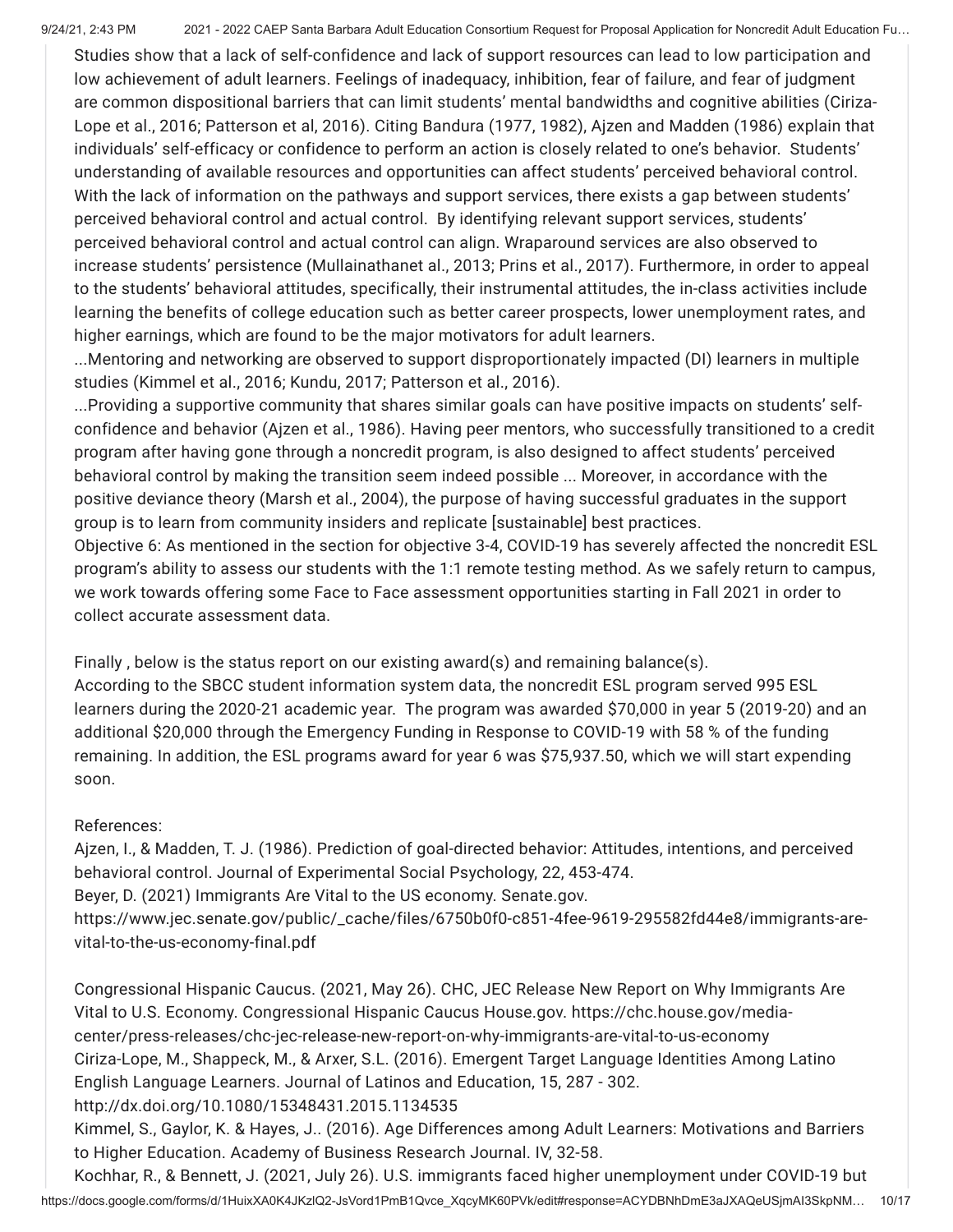9/24/21, 2:43 PM 2021 - 2022 CAEP Santa Barbara Adult Education Consortium Request for Proposal Application for Noncredit Adult Education Fu...

gap has closed. Pew Research Center. https://www.pewresearch.org/fact-tank/2021/07/26/immigrants-inu-s-experienced-higher-unemployment-in-the-pandemic-but-have-closed-the-gap/ Kundu, A. (2017). Grit and Agency: A Framework for Helping Students in Poverty to Achieve Academic Greatness. National Youth-At-Risk Journal, 2(2). https://doi.org/10.20429/nyarj.2017.020205 Marsh, D. R., Schroeder, D. G., Dearden, K. A., Sternin, J., & Sternin, M. (2004). The power of positive deviance. BMJ (Clinical research ed.), 329(7475), 1177–1179. https://doi.org/10.1136/bmj.329.7475.1177 Mullainathan, S., & Shafir, E. (2013). Scarcity: Why having too little means so much. New York, NY: Henry Holt. Oates, S. (2021, July). Change Project Paper. Arizona State University.

Patterson, M., & Paulson, U. G. (2016). Adult Transitions to Learning in the USA: What Do PIAAC Survey Results Tell Us? Journal of Research and Practice for Adult Literacy, Secondary, and Basic Education, 5 (1), 5-27

Prins, E., Clymer, C., Toso, B. W., Elder, S. F., Loa, M., Needle, M. Raymond, B., & Ziskind, A. (2017). Career pathways programming for lower-skilled adults and immigrants: Report on survey findings. Executive summary. University Park, PA: Institute for the Study of Adult Literacy.

Rothwell, J., & Saad, L. (2021, March 8). How Have U.S. Working Women Fared During the Pandemic? Gallup. https://news.gallup.com/poll/330533/working-women-fared-during-pandemic.aspx

Santa Barbara Public Health Department. (2021, July 22). Santa Barbara City College Board Meeting [Video File]. Santa Barbara City College. https://www.sbcc.edu/boardoftrustees/watch-latest-meeting.php Wavecomm. (2021, May 16). Vaccine Equity Project Santa Barbara County. Edhat.

https://www.edhat.com/news/vaccine-equity-project-santa-barbara-county

4. Outreach & Marketing: Please describe your plans to conduct outreach and marketing to reach your target population and increase enrollments. \*

The noncredit ESL program will work with the SBCC Public Affairs and Communications department, Juliana Minsky, our marketing consultant, and the SBAE consortium members, as well as the student, faculty, and community representatives in order to determine the needs and effective methods of outreach and marketing of our program.

In Year 7, the noncredit ESL program will utilize mailers, radio and TV ads, and other translated materials as our main tools to enhance our efforts to reach the diverse adult population including those who are nondigital natives.

The noncredit ESL program will also target the two zip code areas: 93101 and 93117 in our marketing and outreach efforts. According to the consortium's 3-year plan, the above areas have "the highest populations of potential ESL students-adults who speak English less than very well (p.13)." In addition, we will increase our marketing efforts in Carpinteria.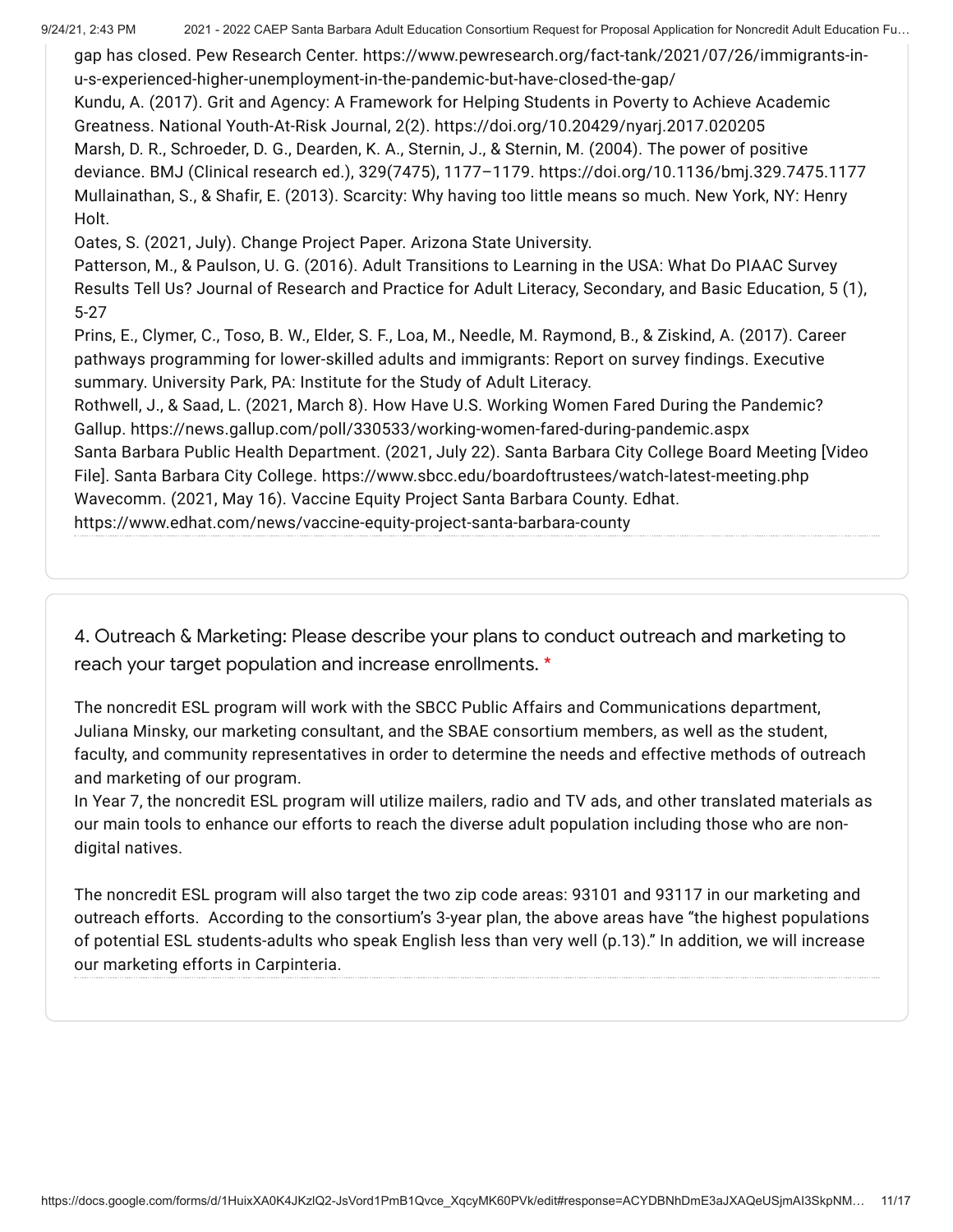5. Partnerships: Please provide 2-3 prospective CAEP Programs or Partners you plan to work with to maximize student and client participation and describe your prospective collaborative efforts; either with current CAEP programs and/or other external community entities. \*

SBCC Career Skills Institute- IET programming, Student transfer, curriculum development that targets adult immigrants

SBCC Student Services- referrals to wraparound services, career and academic counseling, and development of abbreviated education plans

SBCC Adult High School/GED/Bilingual GED- Student transfer

SBCC Guided Pathways, EOPS, DSPS, College for Working Adults- specialized support, and student matriculation

Santa Barbara Workforce One-Stop operator-Referrals, Collaboration through the WIOA Title I and Title II initiatives

Public Libraries- referrals and possible curriculum alignment and articulation

K12 Schools- outreach, referrals, site-coordination, collaboration for family engagement, and family literacy development- We continue to work with the Goleta Union School district and Carpinteria School district to distribute our program flyers through Parent Square and work with the Santa Barbara School district through their PEAC program

6. SBCC Noncredit Student Support Services: Provide your plans to integrate SBCC Noncredit Student Support Services in order to assist students in obtaining abbreviated educational plans. \*

The noncredit ESL program will be working closely with the Student Support Services advisors and staff to plan and coordinate community outreach, class visits, student orientation, abbreviated Ed plan development, follow-up, and data reporting.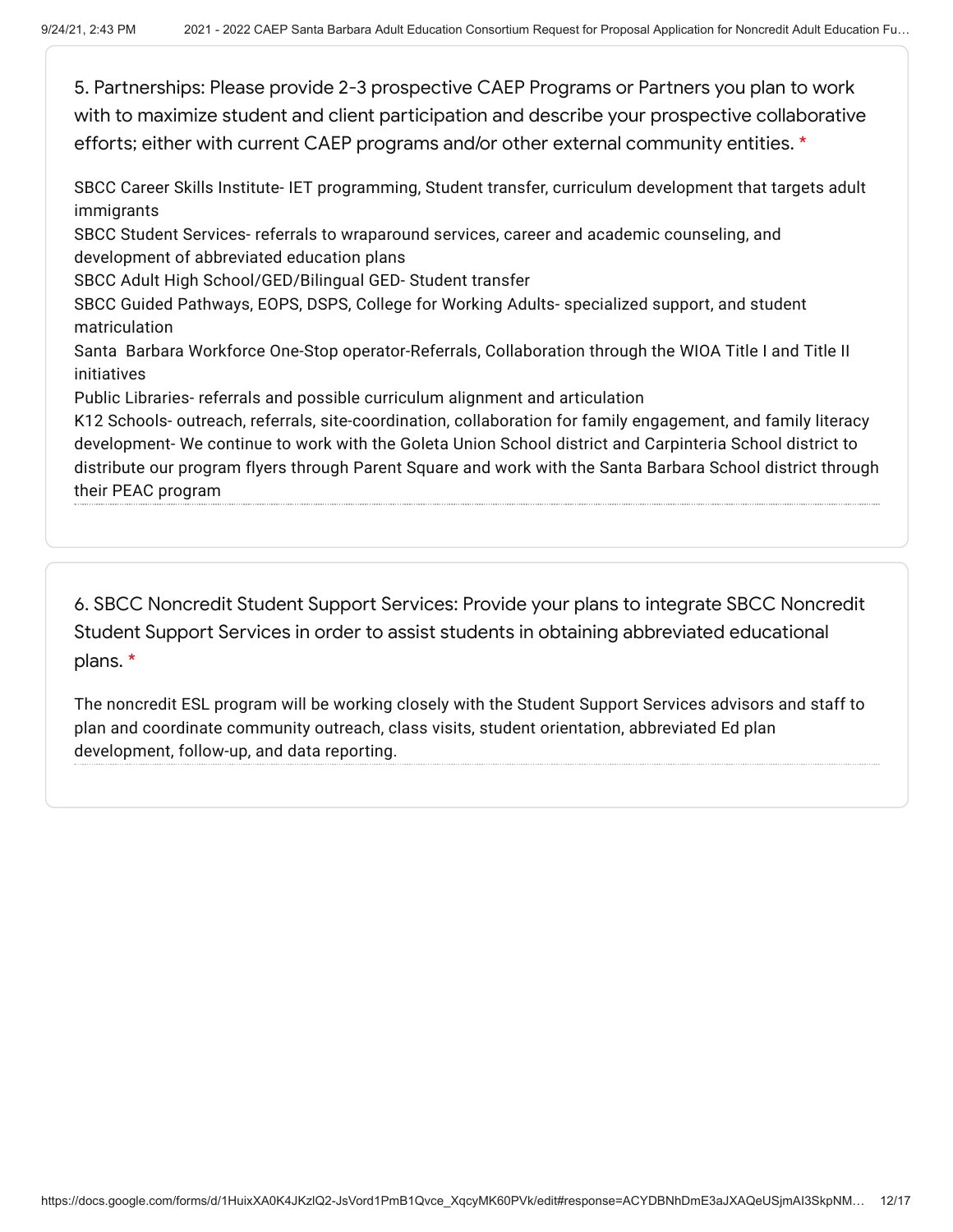7. Alignment: Please describe how your program is in alignment and furthers the Consortium's goals and objectives as stated above. \*

The School of Extended Learning noncredit ESL program is one of the existing SBCC programs that are aligned with the statewide CAPE initiatives "Programs for immigrants eligible for educational services in citizenship, English as a second language, and workforce preparation" and listed as one of the selected educational programs as part of the Consortium's focus for the 2021-2022 cycle: "(4) Noncredit English as a Second Language." In addition, all of the proposed activities and goals align with the newly added statewide CAEP goals and initiatives including Distance learning, COVID-19 response, and addressing equity issues.

Furthermore, the noncredit ESL program's goals and objectives align with the Santa Barbara Adult Education Consortium's three-year plan key performance indicators: "Increase in enrollment and hours attending in the ESL program resulting in higher FTES. Increase certificate completion rates in ESL. Increase in supportive programming to reach more community members." All of the Noncredit ESL program's plans above aim to "improve Student Learning and Achievement Goals focused on the needs of adult learners, and to assist in their transfer acceleration and career success (consortium's overarching 3-year plan goal #2). The ESL program's plans also address the consortium's overarching 3-year plan goal #5: "develop a comprehensive data collection and accountability infrastructure for all programs and services funded by the consortium and to encourage cross-pollination with each other and Statewide initiatives." The ESL marketing and outreach plan directly correlates with the consortium's overarching 3-year plan goal # 4: "provide awareness of educational offerings and training options available through a robust local marketing campaign."

Finally, the noncredit ESL programs proposals align with most of the Santa Barbara Adult Education Consortium's primary goals for upcoming the 2021‐2022 including support for AB705 and cross-pollination with WIOA, Guided Pathways and Vision for Success (#2 & 5), technology and distance education, professional development for online learning (Goals #9 and #13), equity, and addressing systemic racial injustices (# 10 & 13), collaboration with SSS and the local workforce for wraparound support (#7 and #11), noncredit data collection (#12), and emphasis in Carpinteria and Goleta (#14).

8. Leveraging Funds : Please describe what other funding sources, and the percentage of those funding sources, will be used to support your CAEP proposed program. \*

SBCC General Funds- Unrestricted: (72%) The Workforce Innovation and Opportunity Act funds: (20%) CAEP Year 6, and Emergency Funds: (7%) The Lottery Funds: (1%)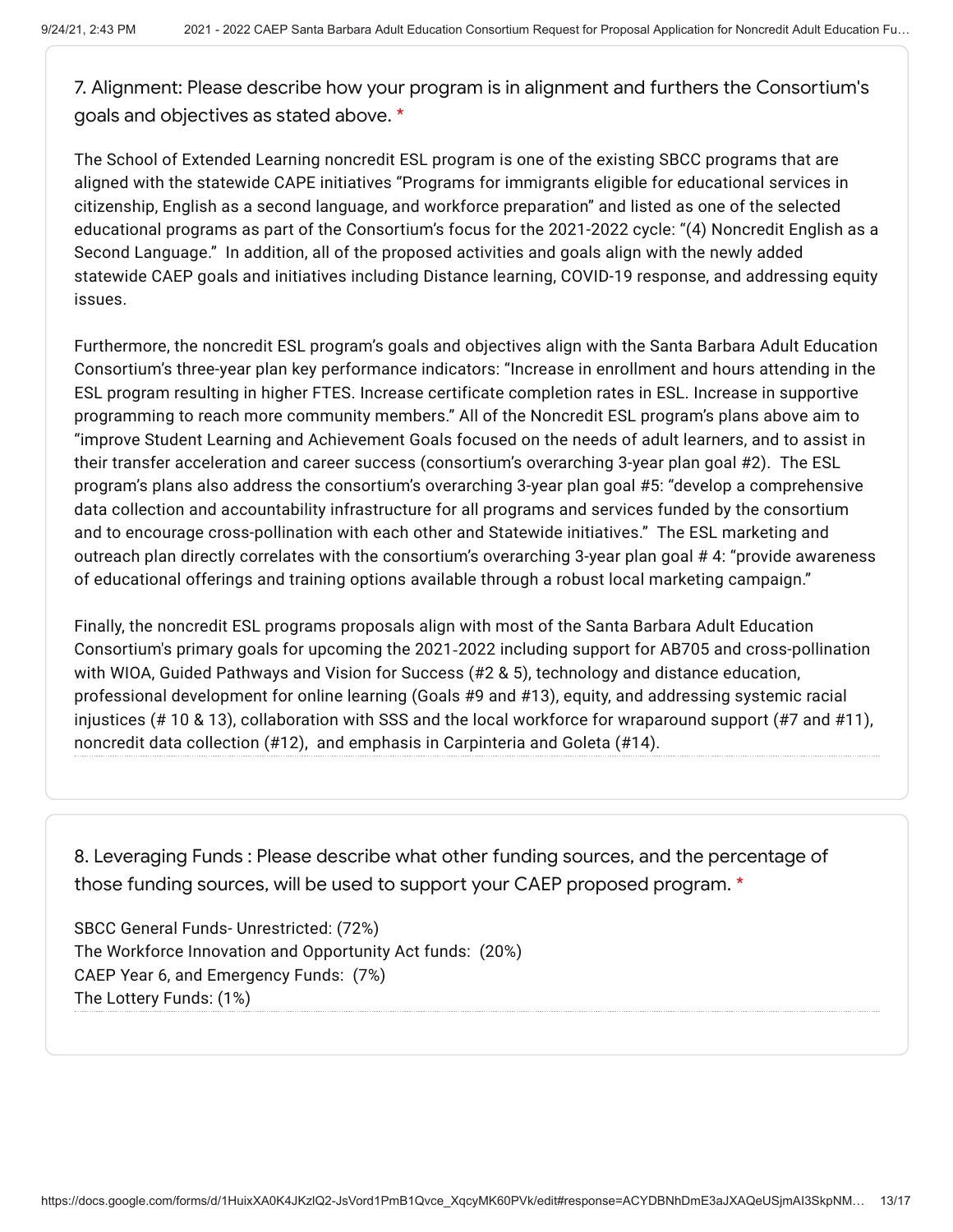9. Diversity, Inclusion, and Equity: Please describe how your program will create a diverse, inclusive, and equitable educational experience for adult learners. Please identify strategies in which your program plans to address racial inequality and professional development support for instructors and staff. \*

The noncredit ESL program addresses diversity, inclusion, and equity by developing multiple learning modalities and by focusing on immigrant women who left the workforce during COVID as well as prioritizing support for the student populations (men/students with disabilities, lower literacy levels including digital literacy) that were not served well through remote learning since the stay at home order. We will continue to use the Year 6 funds to offer professional development to faculty and staff

10. Potential Budget Reductions: Please describe what specific programming needs and/or services your program would reduce or eliminate should the CAEP grant budget be reduced (range 10-25% at any point during the grant cycle). Please note that final budget reductions would be determined by the Santa Barbara Adult Education Consortium based on the Consortium's priorities and goals. \*

We will reduce across the board and modify the plans.

# 11. Activity Chart: Due by midnight, August 13, 2021 \*

Please use the Activity Chart provided in the link under the instructions and email to sbaebg@gmail.com. The Activity Chart should outline your program's specific objectives and activities, along with a timeline for completion, the person/agency responsible, outcomes and data capture methods. Please attach additional pages if necessary.

I certify that the Activity Chart has been completed and emailed to sbaebg@gmail.com

## Total Budget Requested \*

70,000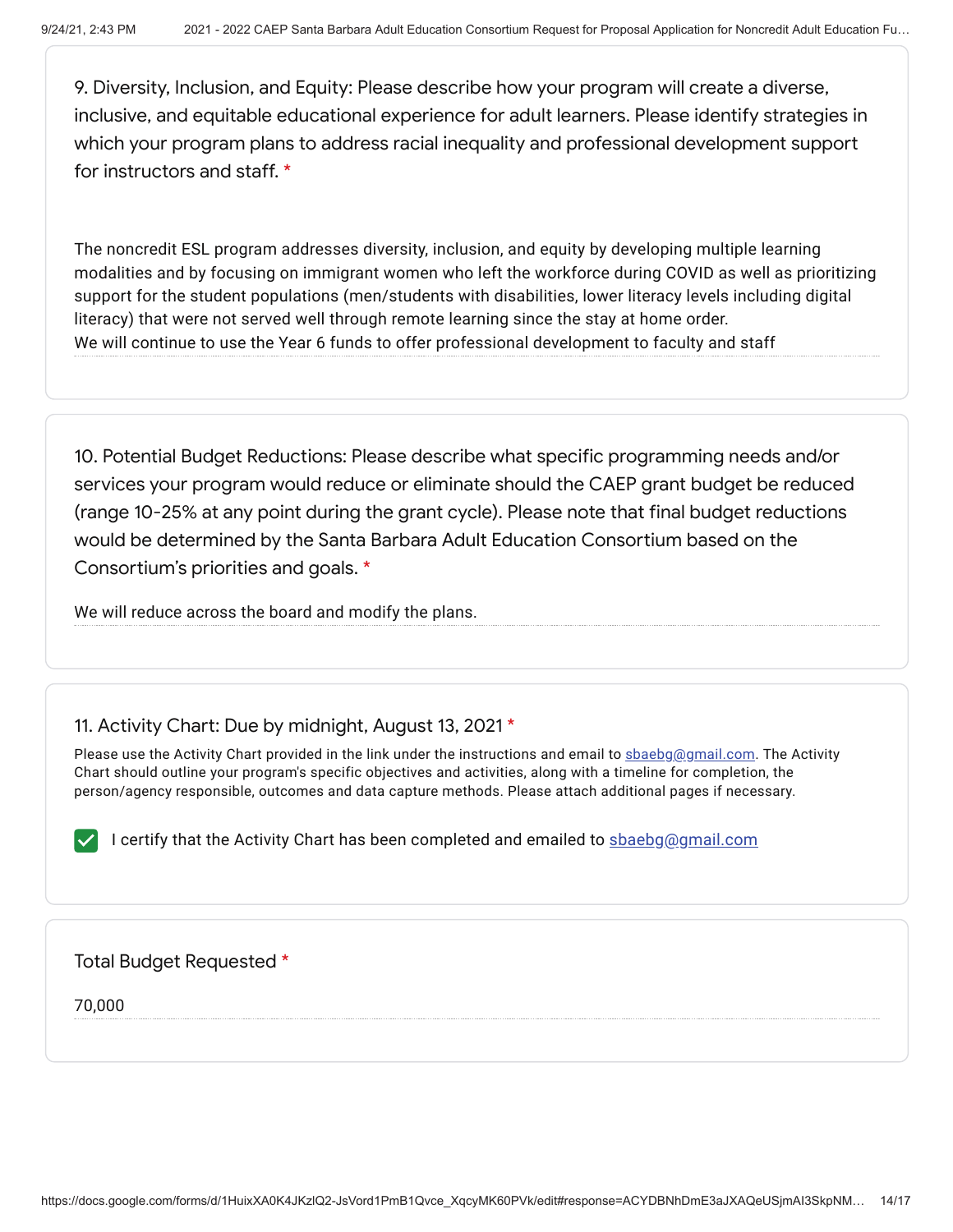# 1000 (Instructional Salaries) \*

Total dollars requesting for INSTRUCTIONAL PERSONNEL (include 25% for BENEFITS in 3000 section below)

#### 17,000

1000 Detail \*

Please provide a detailed budget for this category.

Stipends for NC Faculty and CAC Distance Education specialist Noncredit Curriculum Coordinator/Committee Rep, Credit Chair/Faculty for articulation work

2000 (Noninstructional Salaries) \*

Total dollars requesting for PERSONNEL (include 25% for BENEFITS in 3000 section below)

20, 000

2000 Detail \*

Please provide a detailed budget for this category.

FRC Staff Overtime for Special NC Training, Student Worker-Peer mentors

## 3000 (Benefits from 1000 and 2000 categories) \*

Total dollars requesting for BENEFITS . The average benefit rate is 25%.

9,250

## 4000 \*

Total dollars requesting for INSTRUCTIONAL SUPPLIES and NON-INSTRUCTIONAL SUPPLIES and Computer Software (not Hardware).

1,750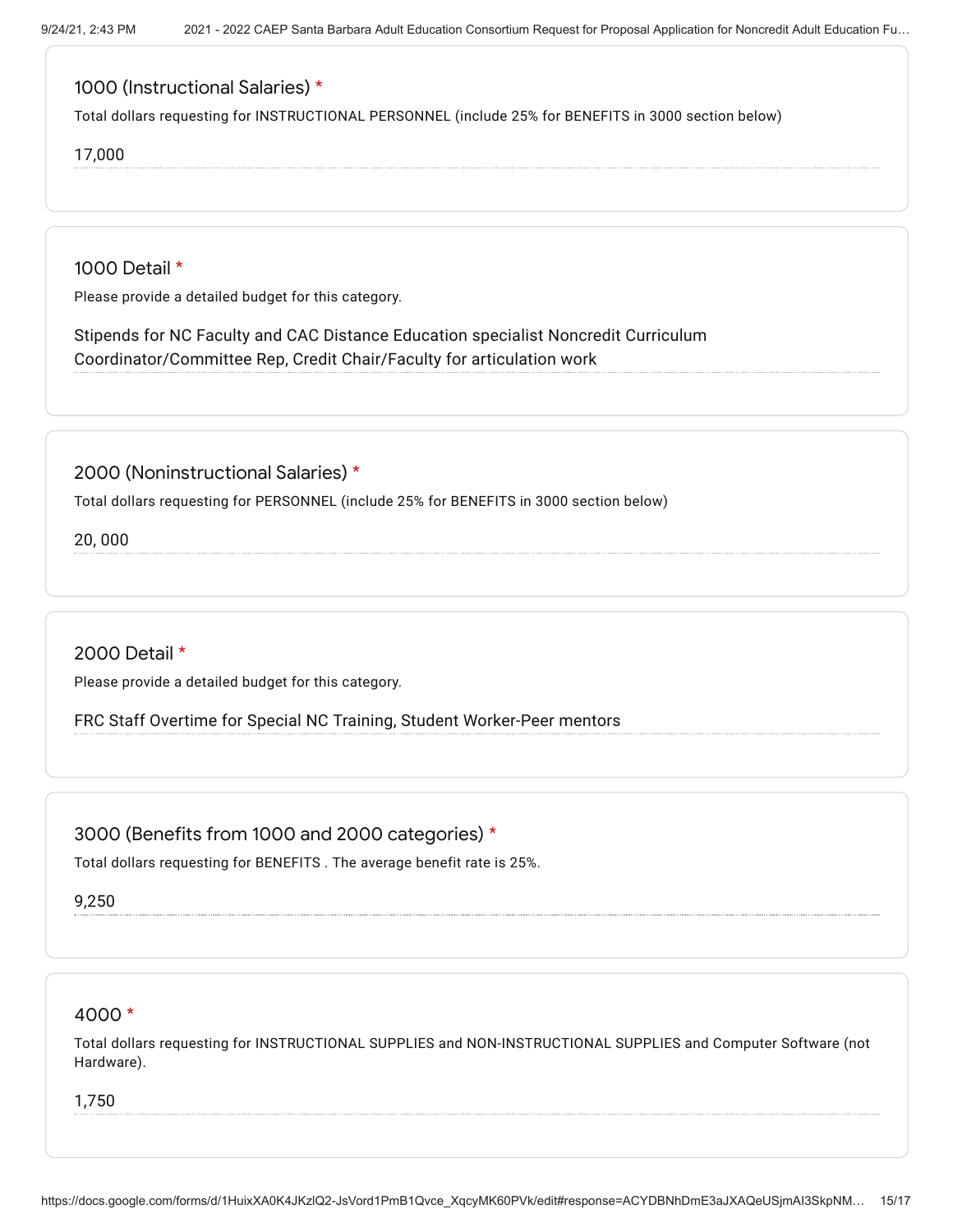### 4000 Detail \*

Please provide a detailed budget for this category.

New materials for Immigrant Education

### 5000 \*

Total dollars requesting for CONSULTANTS, MEETINGS, PROFESSIONAL DEVELOPMENT

22,000

5000 Detail \*

Please provide a detailed budget for this category.

Consultants for immigrant women-owned small business and Banner consultant for Distance Ed apportionment accounting, marketing, and outreach Services for high enrollment

# 6000 \*

Total dollars requesting for CAPITAL OUTLAY (Computer Hardware)

NA

6000 Detail \*

Please provide a detailed budget for this category.

NA